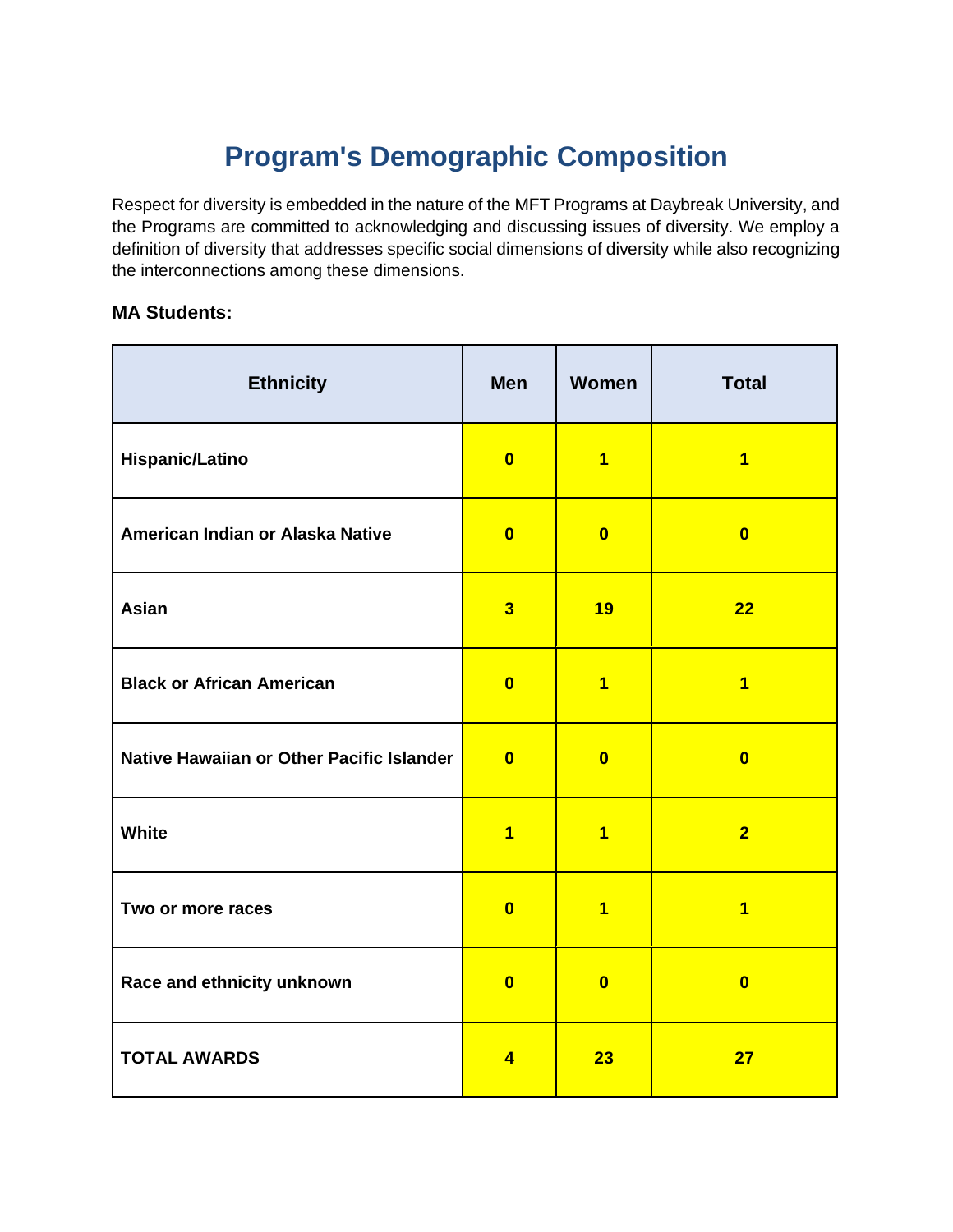#### **Ph.D. Students:**

| <b>Ethnicity</b>                          | <b>Men</b>              | Women                   | <b>Total</b>            |
|-------------------------------------------|-------------------------|-------------------------|-------------------------|
| <b>Hispanic/Latino</b>                    | $\overline{\mathbf{0}}$ | $\mathbf{0}$            | $\overline{\mathbf{0}}$ |
| American Indian or Alaska Native          | $\overline{\mathbf{0}}$ | $\mathbf{0}$            | $\overline{\mathbf{0}}$ |
| Asian                                     | $\overline{\mathbf{0}}$ | 6                       | 6                       |
| <b>Black or African American</b>          | $\overline{\mathbf{0}}$ | $\mathbf{0}$            | $\overline{\mathbf{0}}$ |
| Native Hawaiian or Other Pacific Islander | $\overline{\mathbf{0}}$ | $\mathbf{0}$            | $\mathbf{0}$            |
| White                                     | $\overline{\mathbf{0}}$ | $\overline{\mathbf{1}}$ | $\overline{\mathbf{1}}$ |
| Two or more races                         | $\overline{\mathbf{0}}$ | $\overline{\mathbf{0}}$ | $\overline{\mathbf{0}}$ |
| Race and ethnicity unknown                | $\overline{\mathbf{0}}$ | $\overline{\mathbf{0}}$ | $\overline{\mathbf{0}}$ |
| <b>TOTAL AWARDS</b>                       | $\overline{\mathbf{0}}$ | $\overline{7}$          | $\overline{7}$          |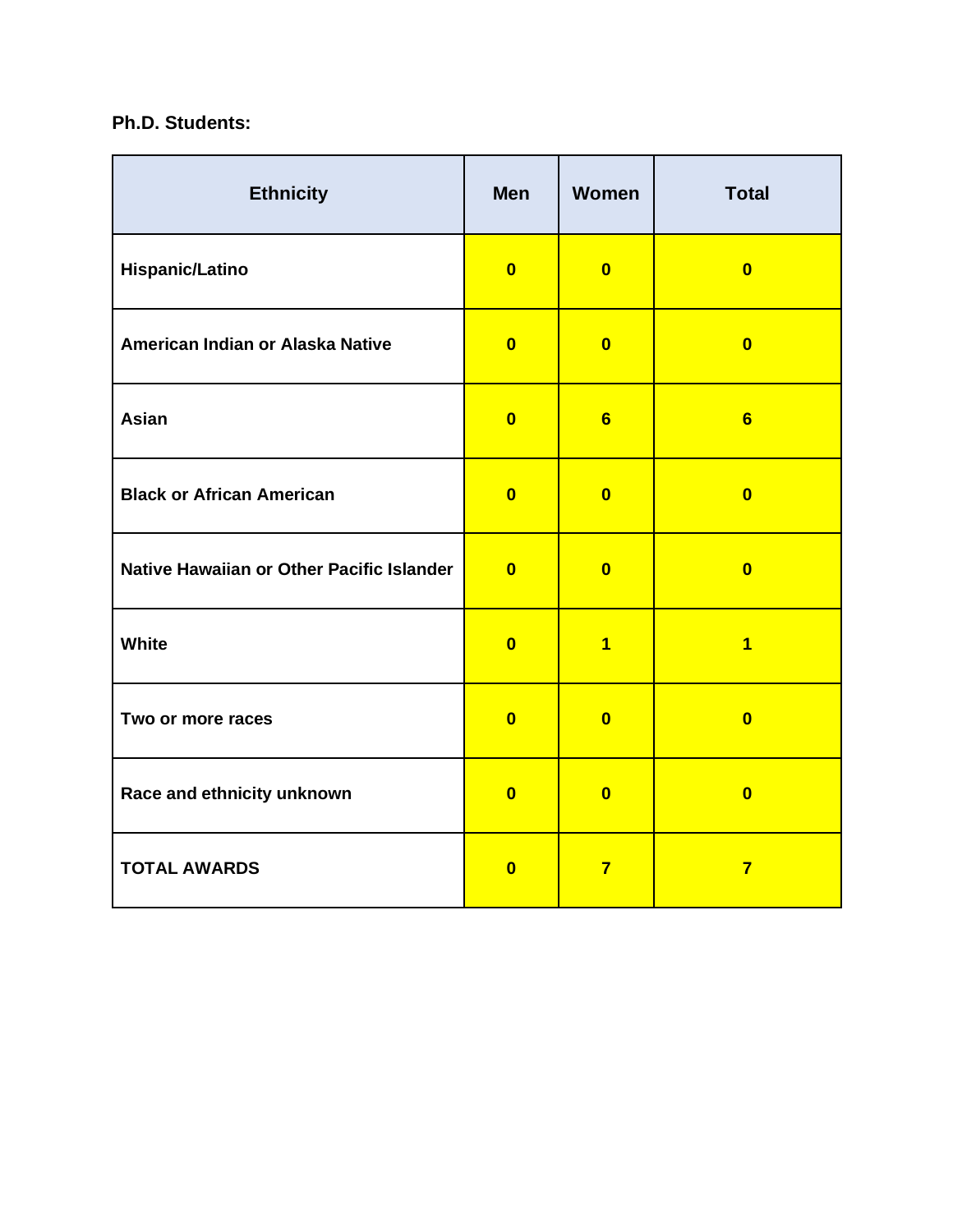## **Faculty:**

| <b>Ethnicity</b>                          | <b>Men</b>              | Women                   | <b>Total</b>            |
|-------------------------------------------|-------------------------|-------------------------|-------------------------|
| <b>Hispanic/Latino</b>                    | $\mathbf{0}$            | $\mathbf{0}$            | $\overline{\mathbf{0}}$ |
| American Indian or Alaska Native          | $\overline{\mathbf{0}}$ | $\overline{\mathbf{0}}$ | $\overline{\mathbf{0}}$ |
| Asian                                     | $\overline{\mathbf{1}}$ | $\overline{2}$          | $\overline{\mathbf{3}}$ |
| <b>Black or African American</b>          | $\overline{\mathbf{0}}$ | $\overline{\mathbf{0}}$ | $\overline{\mathbf{0}}$ |
| Native Hawaiian or Other Pacific Islander | $\overline{\mathbf{0}}$ | $\overline{\mathbf{0}}$ | $\overline{\mathbf{0}}$ |
| White                                     | $\overline{2}$          | $\overline{2}$          | $\overline{4}$          |
| Two or more races                         | $\overline{\mathbf{0}}$ | $\overline{\mathbf{0}}$ | $\overline{\mathbf{0}}$ |
| Race and ethnicity unknown                | $\overline{\mathbf{0}}$ | $\overline{\mathbf{0}}$ | $\overline{\mathbf{0}}$ |
| <b>Total</b>                              | $\overline{\mathbf{3}}$ | $\overline{4}$          | $\overline{7}$          |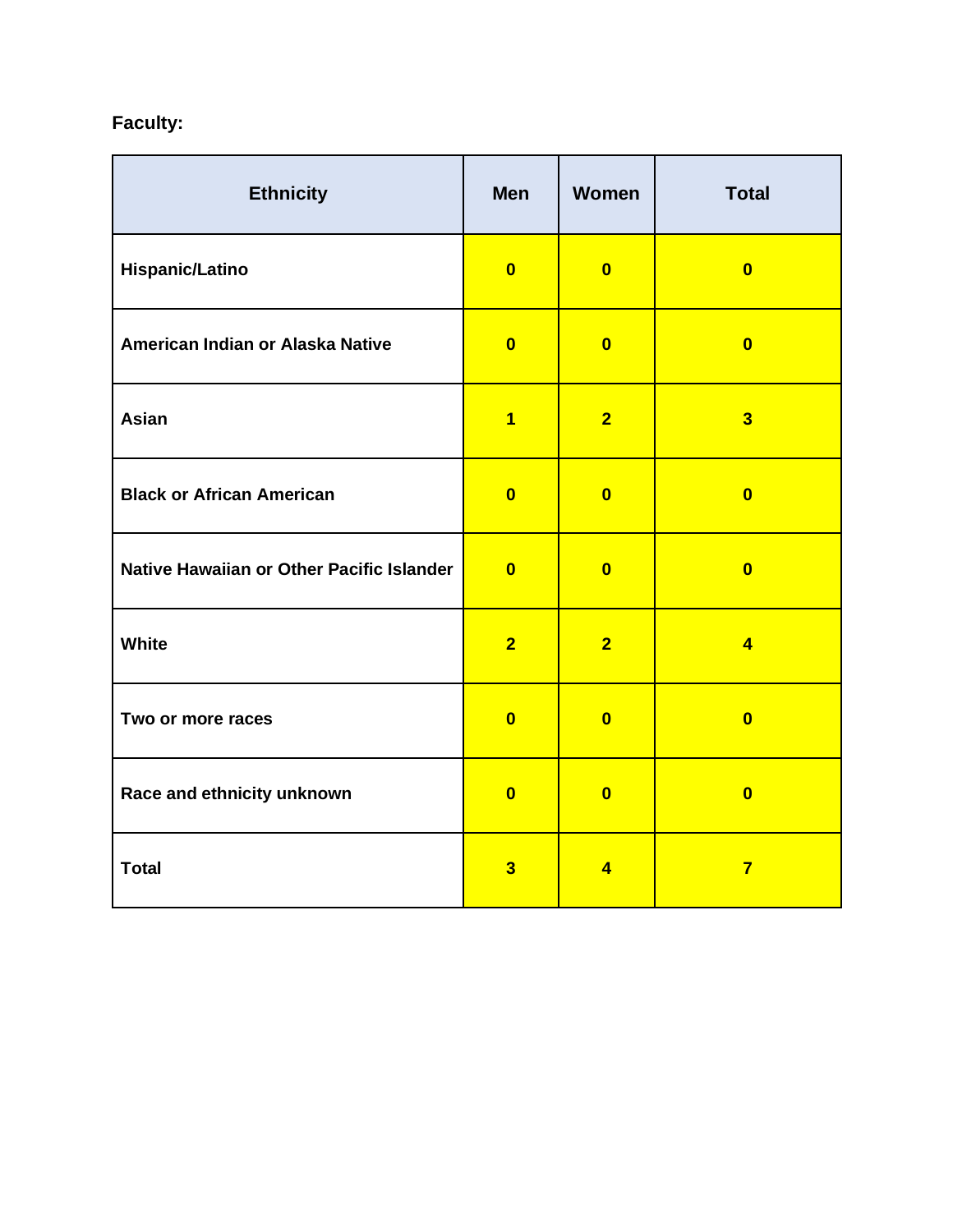## **Supervisors:**

| <b>Ethnicity</b>                          | <b>Men</b>              | Women                   | <b>Total</b>            |
|-------------------------------------------|-------------------------|-------------------------|-------------------------|
| <b>Hispanic/Latino</b>                    | $\overline{\mathbf{0}}$ | $\overline{\mathbf{0}}$ | $\overline{\mathbf{0}}$ |
| American Indian or Alaska Native          | $\overline{\mathbf{0}}$ | $\overline{\mathbf{0}}$ | $\overline{\mathbf{0}}$ |
| Asian                                     | $\overline{\mathbf{0}}$ | $\overline{1}$          | $\overline{1}$          |
| <b>Black or African American</b>          | $\overline{\mathbf{0}}$ | $\overline{\mathbf{0}}$ | $\overline{\mathbf{0}}$ |
| Native Hawaiian or Other Pacific Islander | $\overline{\mathbf{0}}$ | $\overline{\mathbf{0}}$ | $\overline{\mathbf{0}}$ |
| White                                     | $\overline{2}$          | $\overline{2}$          | $\overline{4}$          |
| Two or more races                         | $\overline{\mathbf{0}}$ | $\overline{\mathbf{0}}$ | $\overline{\mathbf{0}}$ |
| Race and ethnicity unknown                | $\overline{\mathbf{0}}$ | $\overline{\mathbf{0}}$ | $\overline{\mathbf{0}}$ |
| <b>Total</b>                              | $\overline{2}$          | $\overline{\mathbf{3}}$ | 5 <sup>5</sup>          |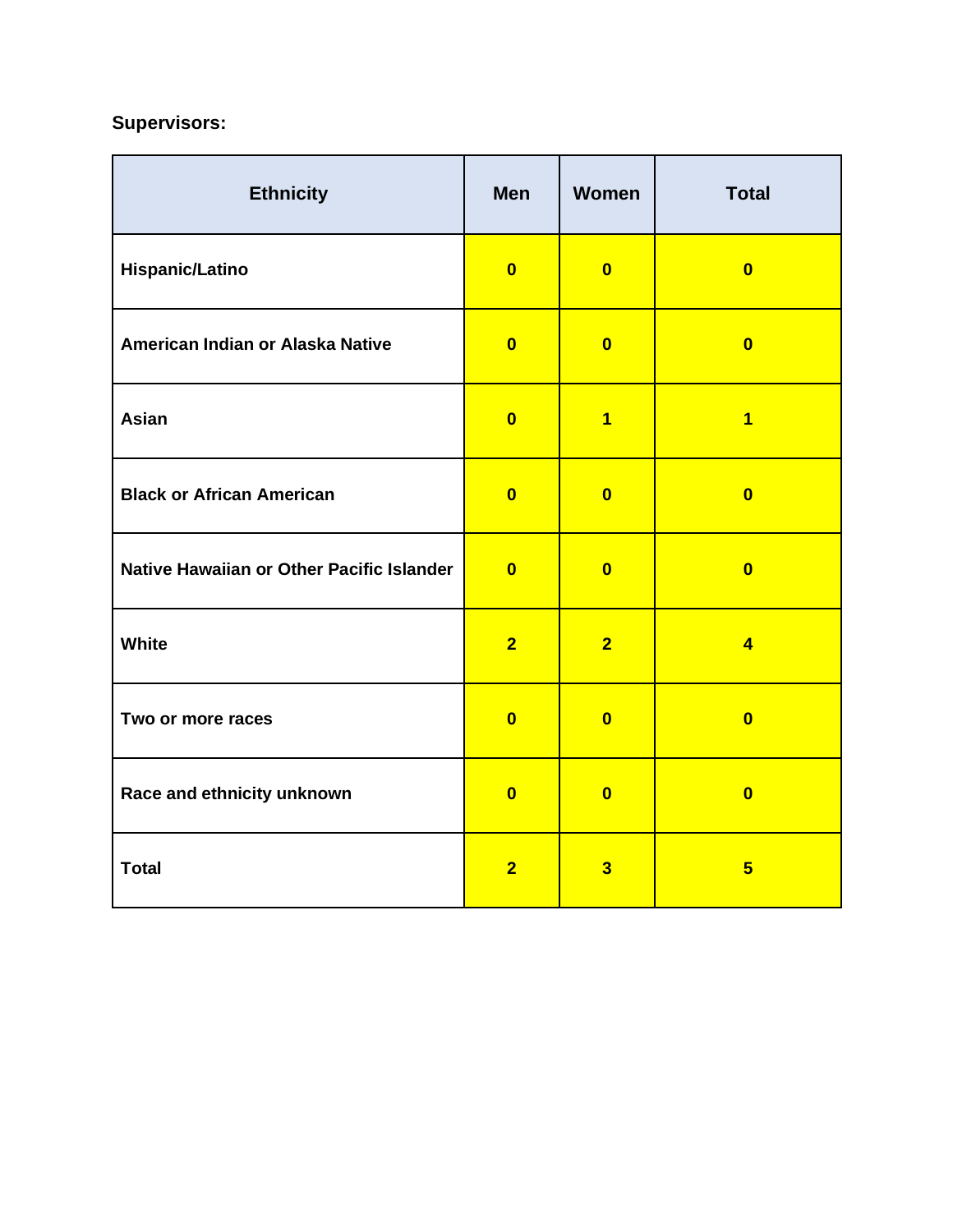# **Daybreak University Demographic Data**



#### **Master's Ethnicity Demographic Data**

## **Master's Gender Demographic Data**

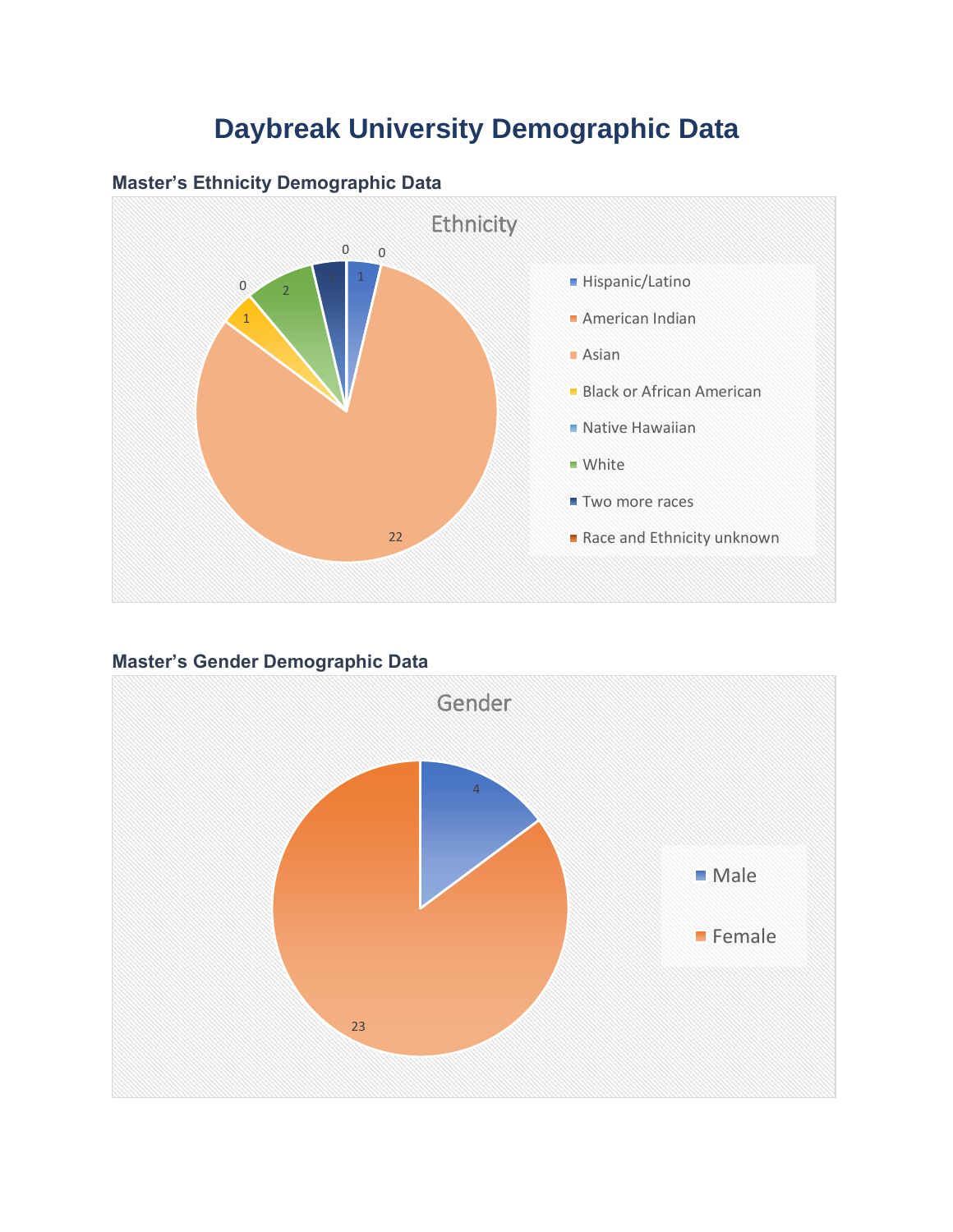## **Ph.D.'s Ethnicity Demographic Data**



## **Ph.D.'s Gender Demographic Data**

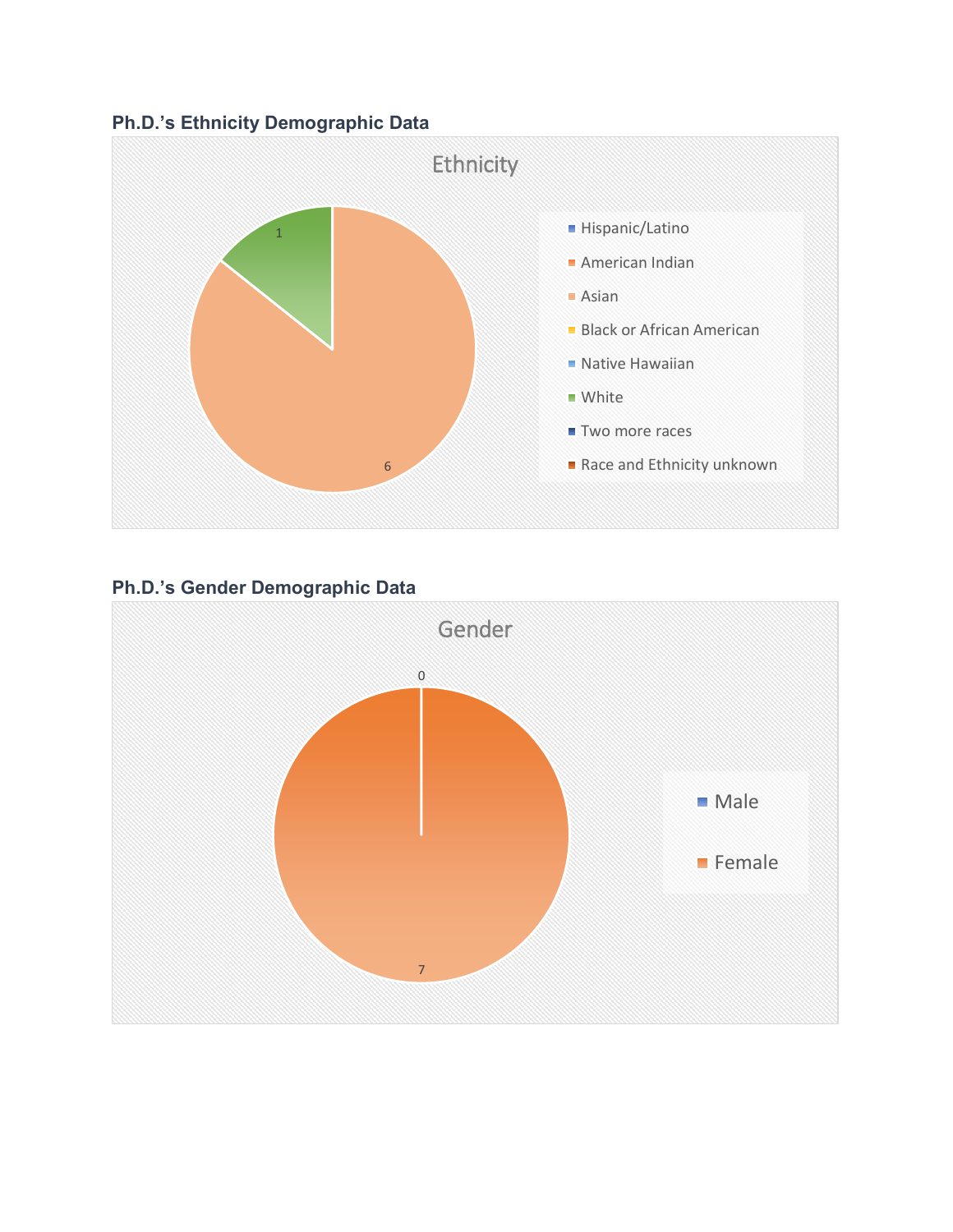



## **MA+ Ph.D.'s Gender Demographic Data**

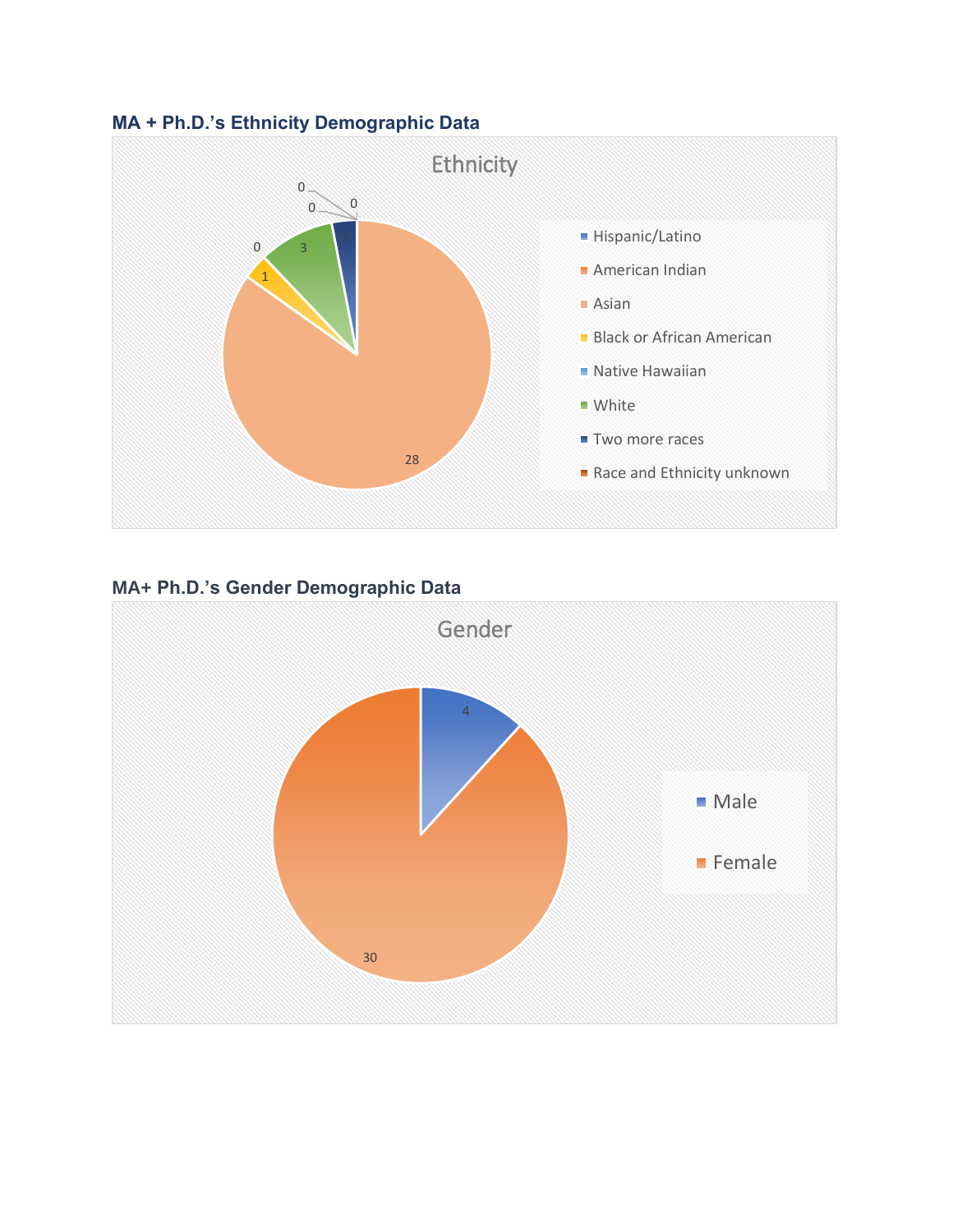## **Faculty Ethnicity Demographic Data**



#### **Faculty's Gender Demographic Data**